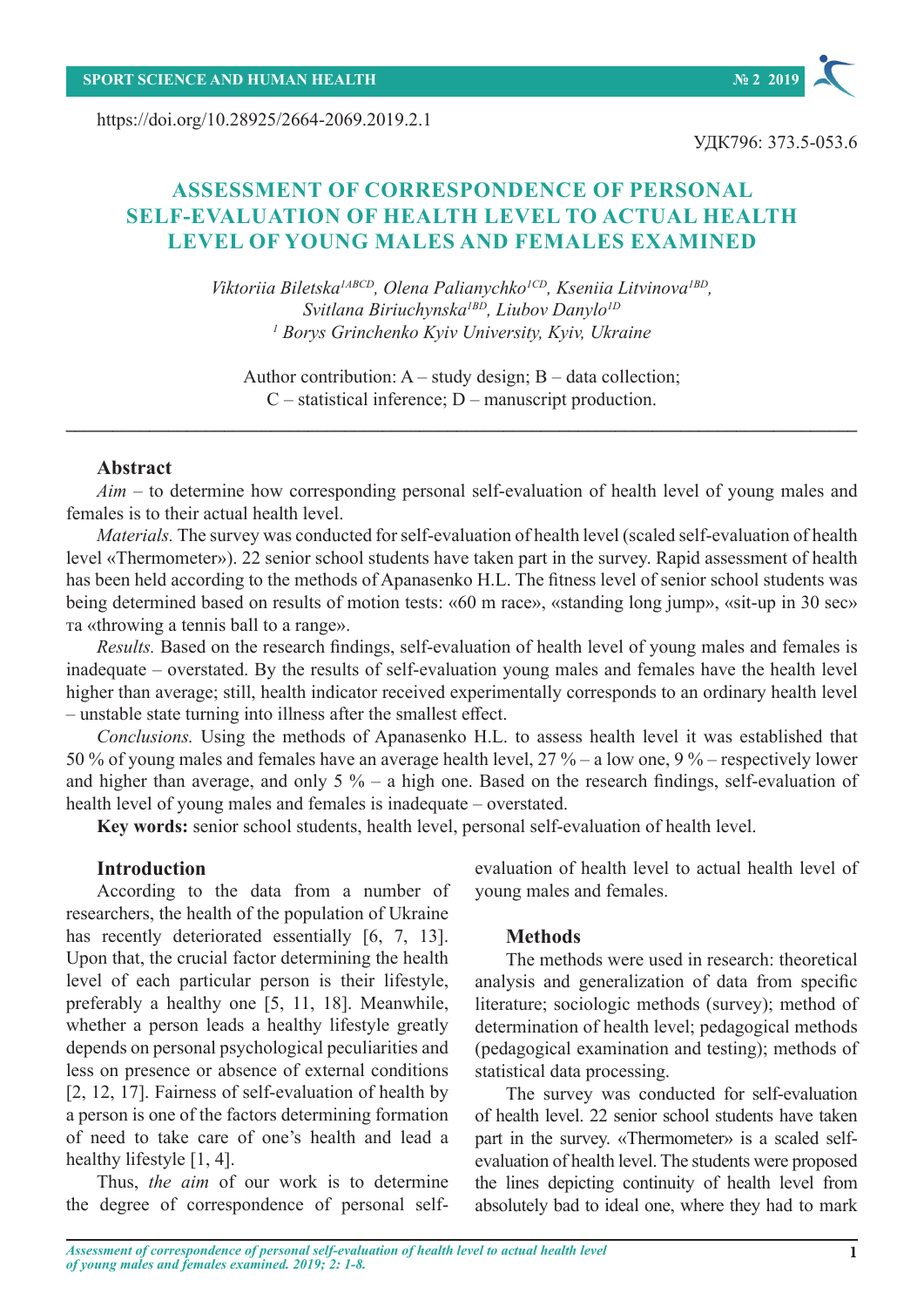the worst health state they experienced; the best health state they experienced; the health state at the exact moment as he (she) personally estimates it.

Rapid assessment of health according to the methods of Apanasenko H.L. [19]. To determine health level we examined: height, weight, lung capacity, wrist strength, resting heart rate, resting arterial blood pressure and time needed to stabilize heart rate after performing 20 sit-ups in 30 sec. Further the following indexes included in the health profile were evaluated:

1. Quetelet body mass index (BMI) – a value derived from the mass (weight) and height of a person, measured in g / cm;

2. Vital capacity index – a value derived from the lung capacity and mass (weight) of a person (lung capacity / weight) (ml / kg);

3. Wrist-force index – wrist-force (kg) / weight (kg) ´ 100%;

4. Robinson index – heart rate\*ABP/100;

5. Time needed to stabilize heart rate after performing 20 sit-ups in 30 sec (min).

According to the sum of the indexes mentioned above, the students were divided due to health levels: low, lower than average, average, higher than average, high. Assessment of health level is the following: low level  $-4$  and less points, lower than average  $-5-9$  points, average  $-10-13$  points, higher than average  $-14-16$  points, high level  $-17$ and more points.

The fitness level of senior school students was determined according to the results of motion tests:

«60 m race», «standing long jump», «sit-up in 30 sec» та «throwing a tennis ball to a range».

# **Results and discussion**

Success in health improvement of a person greatly depends on understanding the essence of health, factors and processes forming this state. Refining the essence of individual health will allow solving the issues on ways and opportunities of improving a person's health [6, 18].

Health is not given for the whole life, it is not constant or eternal, and it needs continued focus. In a living body the processes of synthesis and dissimilation take place continuously, our body structure is being constantly regenerated. These processes, being in a state of relational balance, provide vital functions and regeneration of energy and anatomic resources of organism. Irritants of external and internal environment can boost or hinder particular vital activities causing changes in balance between them [3, 14].

Based on the results of the survey, for 41 % of the senior school students examined the worst health state experienced corresponded to average level, 41 % – low level, and 18 % – high level. Based on the results of the survey, for 14 % of the senior school students examined the best health state experienced corresponded to average level, 4 % – low level, 82 % – high level. Based on the results of the survey, 18 % of the senior school students examined had the actual health state corresponding to average level, and  $82\%$  – high level (pic. 1).



Pic. 1. Personal evaluation of actual health state among the senior school students examined<br>(exacting to the results of survey  $r=22$ ) (according to the results of survey, n=22) (according to the results of survey, n=22)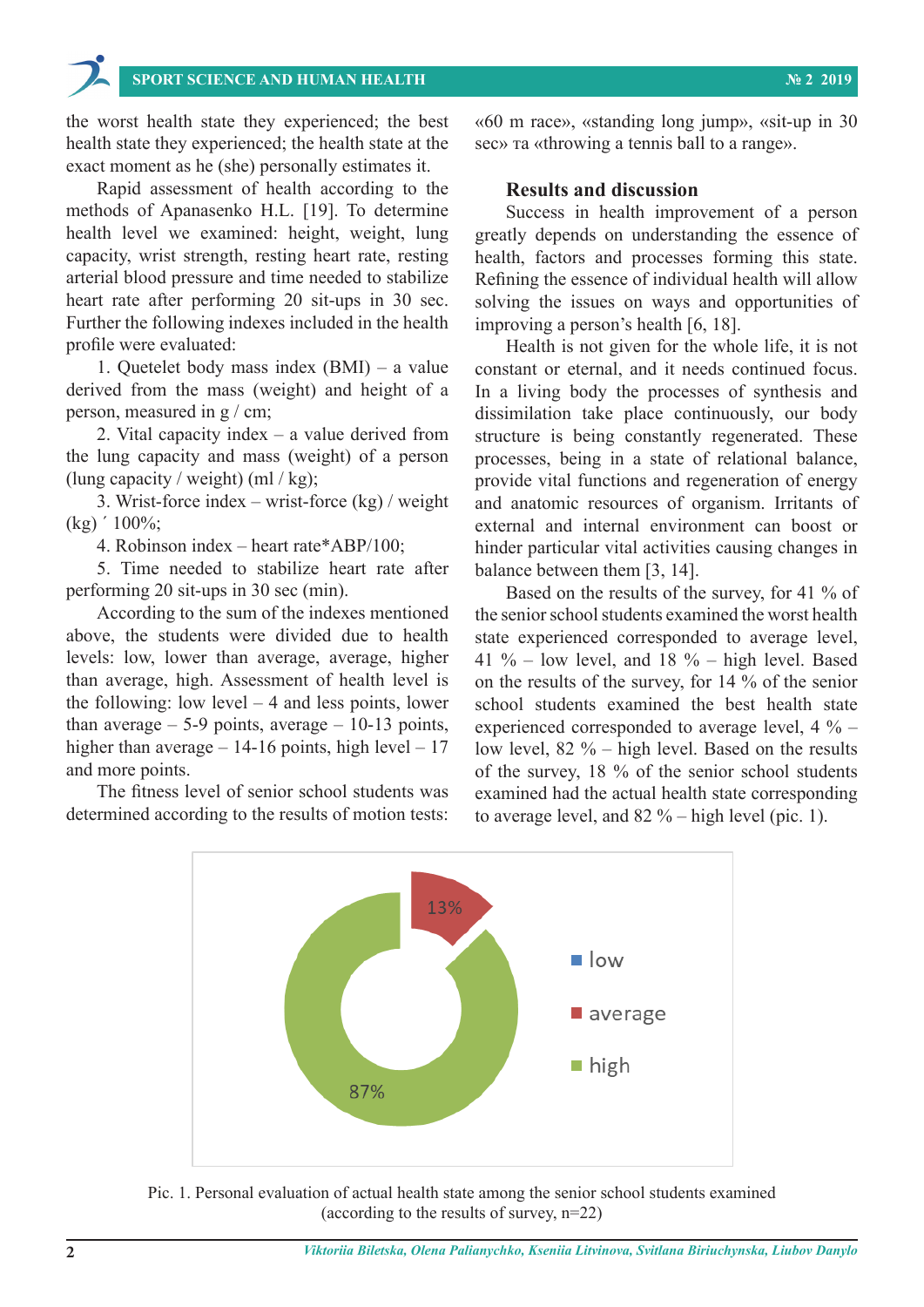#### **SPORT SCIENCE AND HUMAN HEALTH № 2 2019** (according to the results of survey, near  $\mathcal{L}$  ) and the results of survey, near  $\mathcal{L}$



Assessment of health level was implemented according to the methods of Apanasenko H.L. To determine health level we examined: height, weight, lung capacity, wrist strength, resting heart rate, resting arterial blood pressure and time needed the stabilize heart rate after performing 20 sit-ups in 30 determined a 30 sec. sment of health level was implemented Thus, based on the research findings, 27 % of  $\frac{1}{2}$  mass index (BMI), and time needed The fitness level of senior school students was

Further the following indexes included in the health profile were evaluated: Quetelet body mass index (BMI), vital capacity index, wrist- revealed an overall low fitness level: 28 % on force index, Robinson index, and time needed to stabilize heart rate after performing 20 sit-ups in 30 sec (min). average, and  $\frac{1}{2}$  ,  $\frac{1}{2}$  of the students examined had high level (pic. 2).

to the methods of Apanasenko H.L. young males and females had a low health level, 9 % had a level lower than average,  $50\%$  – average pacity, wrist strength, resting heart level,  $9\%$  – higher than average,  $5\%$  – high level.

determined according to the results of motion tests: t race are performing 20 sit-ups in the research according to the results of motion tests.<br>
«60 m race», «standing long jump», «sit-up in 30 sec» та «throwing a tennis ball to a range».  $\leq$   $\leq$   $\leq$   $\leq$   $\leq$   $\leq$   $\leq$   $\leq$   $\leq$   $\leq$   $\leq$   $\leq$   $\leq$   $\leq$   $\leq$   $\leq$   $\leq$   $\leq$   $\leq$   $\leq$   $\leq$   $\leq$   $\leq$   $\leq$   $\leq$   $\leq$   $\leq$   $\leq$   $\leq$   $\leq$   $\leq$   $\leq$   $\leq$   $\leq$   $\leq$   $\leq$   $\leq$ 

ile were evaluated: Quetelet body The results of the pedagogical experiment have revealed an overall low fitness level: 28 % of the students had low level, 23 % – lower than average, rate after performing 20 sit-ups in 41 % – average, 4 % – higher than average, and in).  $4\%$  of the students examined had high level (pic. 2).



Pic. 2. Fitness level of the senior school students examined (based on the results of testing, n=22)

Thus, based on the results of examination and testing, it was revealed that most of young males and females have average health level and average fitness level.

Physical activity of a person is impossible without a certain number of motion qualities. The main of them are strength abilities. Without producing muscle strength it is impossible to perform any physical exercise. Their combination and conditions of production determine success both for each separate move and the whole motion activity. The action aimed at the process of forming these skills built correct methodologically is an important factor to provide functioning and achievement of high results in different forms of person's motion activity, and in sports, in particular [8, 16, 20].

The problem of studying and controlling of a person's strength indexes is not new, though it does not lose its relevance through years. It is

explained by both energy fund and functional state of organs and systems of organism being dependent on peculiarities of functioning of skeletal muscles. Those muscles taking part in efforts of motor apparatus connected with support of upright posture develop faster [15].

Wrist-force index shows the force level of wrist flexors depending on body mass. The results of self-evaluation showed that senior school students personally assess their wrist-force level of development as follows  $4\%$  – low,  $0\%$  – lower than average,  $50\%$  – average,  $32\%$  – higher than average, 14 % – high. Instead, determination of wrist-force level of development according to the wrist-force index shows that most students – 64 % – have low indicator of wrist-force index, 14 % – lower than average, 9 % – respectively average and high levels, and only  $4\%$  – higher than average (pic. 3).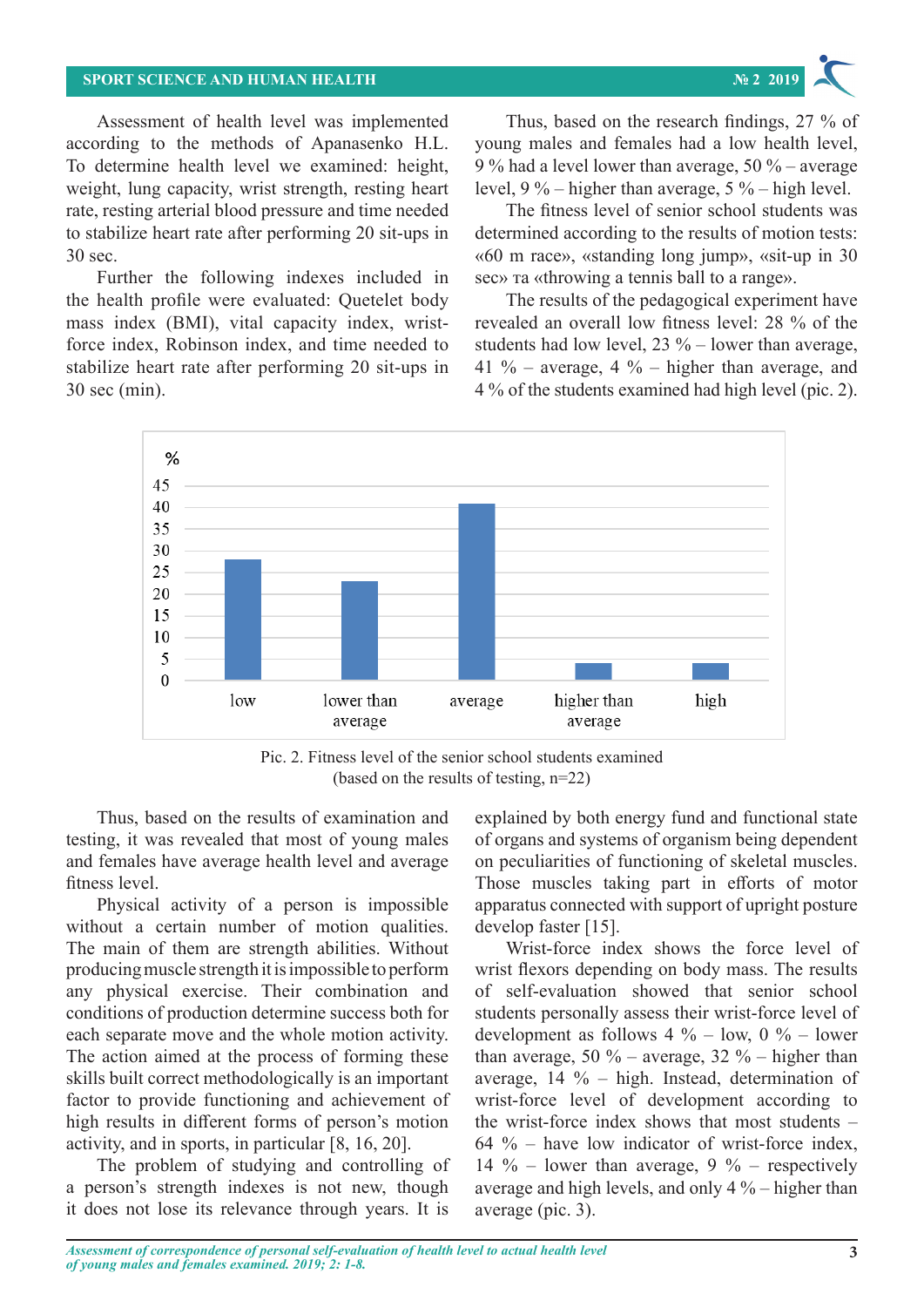$\mathcal{L}(\mathcal{L}) = \mathcal{L}(\mathcal{L})$ . 3). The set of the average (pic. 3).



Pic. 3. Comparative analysis of personal (self-evaluation based on the results of survey) and impersonal Pic. 3. Comparative analysis of personal (self-evaluation based on the results of survey) and (based on calculation of wrist-force index) assessment of wrist-force level of development among the senior school students examined  $(n=22)$ 

Based on the results of self-evaluation, it was determined that senior school students personally assess their respiratory system as follows:  $4\%$  – low,  $9\%$  – lower than average,  $33\%$  – average,  $36\%$  – higher than average, and average (pic.

he results of self-evaluation, it 18 % – high. Instead, assessing vital capacity hined that senior school students index we have got the following results: 45 % had assess their respiratory system as low level,  $14\%$  – respectively lower than average  $\%$  – low, 9 % – lower than average, and high, 23 % – average, and 4 % – higher than average (pic. 4).



Pic. 4. Comparative analysis of personal (self-evaluation based on the results of survey) and impersonal (based on calculation of vital capacity index) assessment of respiratory system state among the senior school students examined  $(n=22)$ 

the state of cardiovascular system and motion according to the figures of Robinson activity of young males and females. Based have got the following data: 51 %  $\epsilon$ on the results of the survey, it was determined have low level of cardiovascula state of cardiovascular system as follows:  $0\%$  – average, respectively,  $9\%$  – higher tha low,  $4\%$  – lower than average,  $14\%$  – average, and  $4\%$  – high (pic. 5). The indicators of Robinson index show that senior school students personally assess their

ators of Robinson index show  $23\%$  – higher than average,  $59\%$  – high. However, r school students personally assess their functioning, 18 % – lower than average and according to the figures of Robinson index, we have got the following data: 51 % of students have low level of cardiovascular system average, respectively, 9 % – higher than average, and  $4\%$  – high (pic. 5).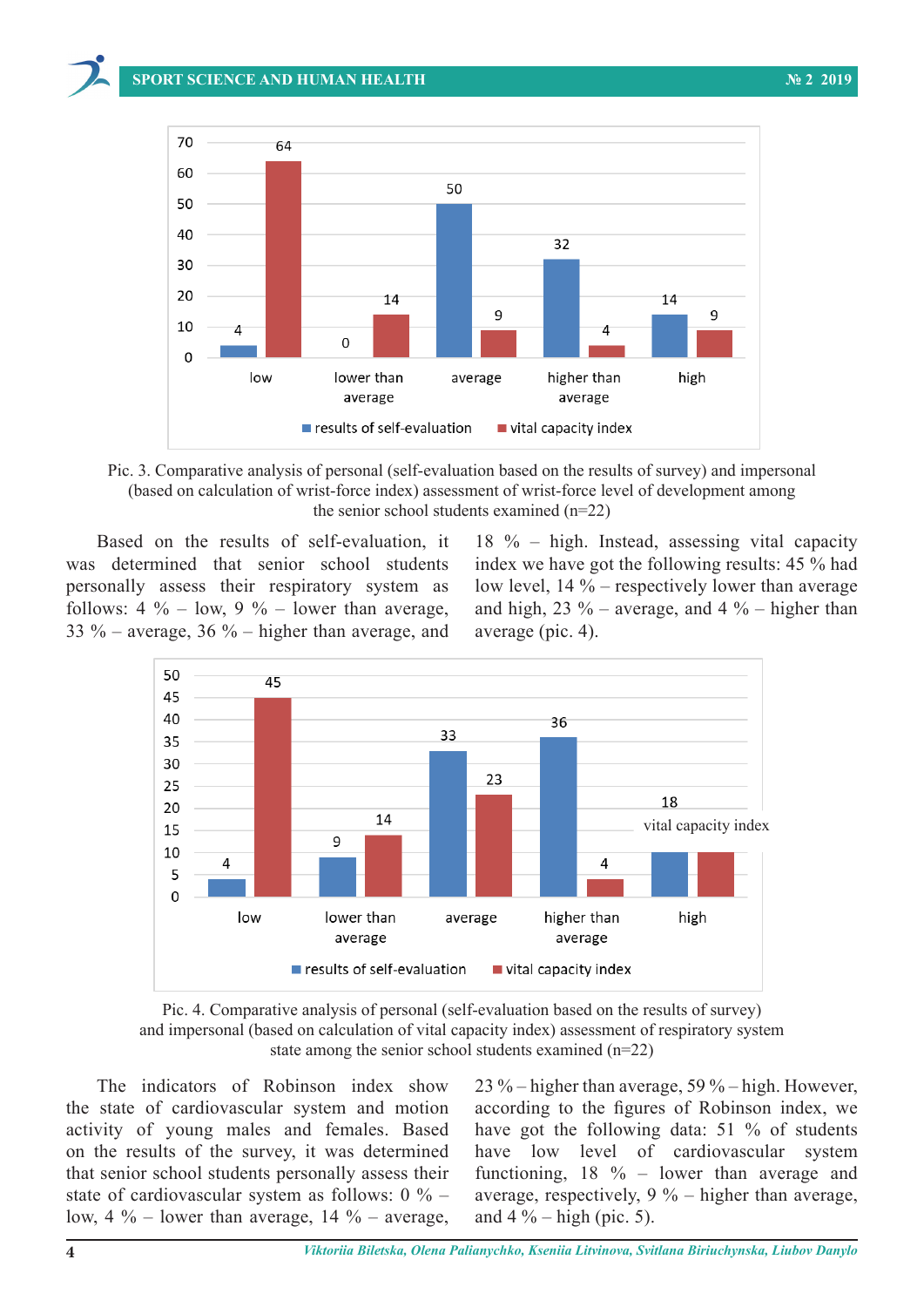

Pic. 5. Comparative analysis of personal (self-evaluation based on the results of survey) and impersonal (based on calculation of Robinson index) assessment of cardiovascular system state among the senior school students examined (n=22)

Physical (somatic) health shows actual state of organs and systems of organs of a human body; the level of their development and functional capacities, the level of adaptation to different factors of the environment. It is a fundamental of pyramid system  $\frac{1}{2}$  is the random fall with the range of structural organization of a person. Physical  $[9, 10]$ . health is a state of an organism when indicators of the main physiological systems fall within the range of physiological standard and change adequately when a person is interacting with the environment  $\frac{1}{2}$  interaction of a person. Thysical  $\left[2, 19\right]$ . health level as follows: 41 % – average, 41 % – higher than average, 18 % – high (pic. 6).

[18, 19]. The fundamental of physical health is a tems of organs of a human body; the biological program of individual development eir development and functional capacities, of a person, mediated by basic needs (nutrition, of adaptation to different factors of the breathing, motion, environment perception, sexual ent. It is a fundamental of pyramid system delight, etc), dominating at different stages of life [9, 10].

a state of an organism when indicators of The results of the survey show that senior physiological systems fall within the range school students personally assess their physical health level as follows:  $41\%$  – average,  $41\%$  – is interacting with the environment higher than average,  $18\%$  – high (pic. 6).



Pic. 6. Comparative analysis of personal (self-evaluation based on the results of survey) and impersonal (according to the methods of Apanasenko H.L.) assessment of the level of physical health among the senior school students examined (n=22)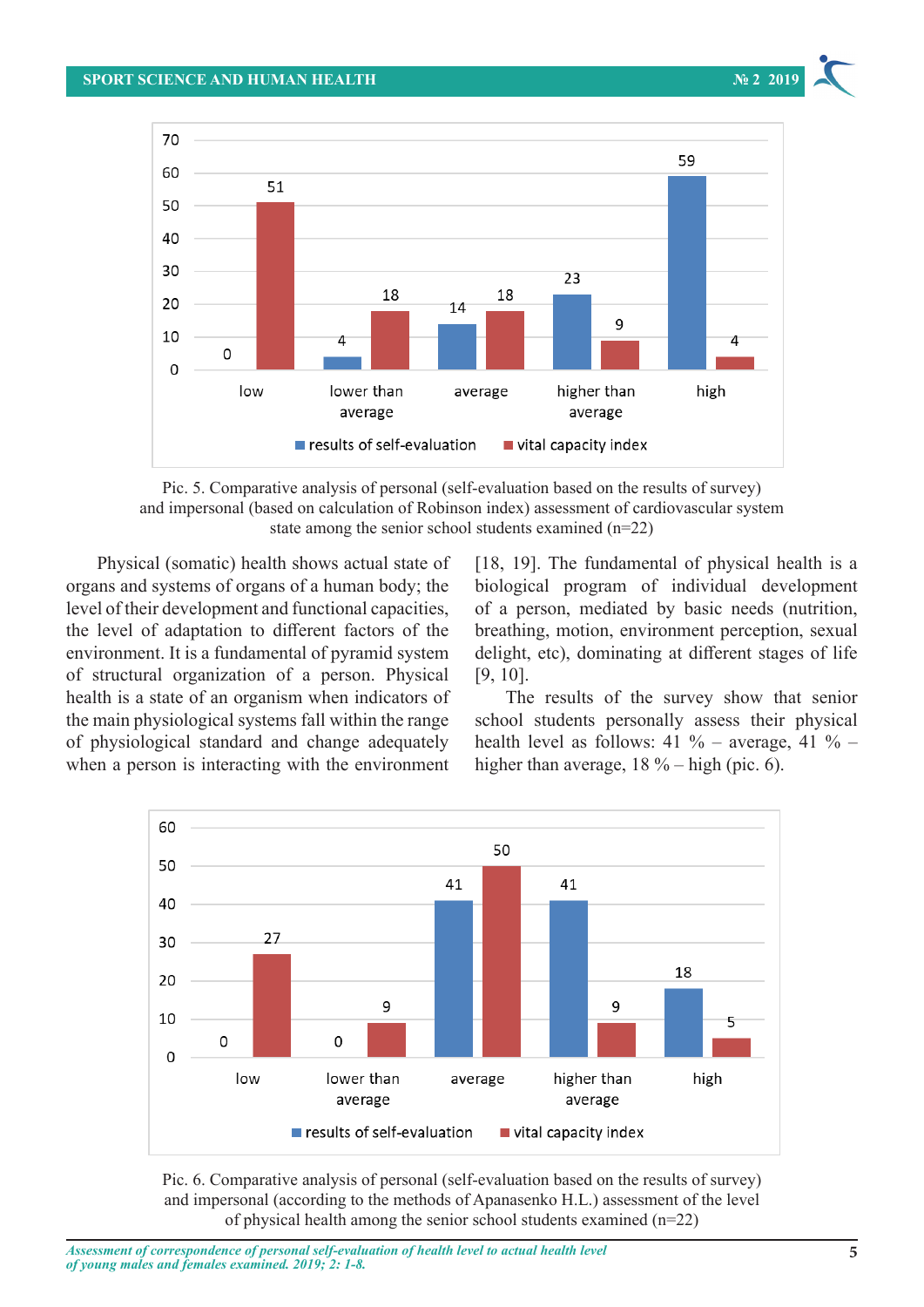# **SPORT SCIENCE AND HUMAN HEALTH № 2 2019**

Whilst nobody of students assessed their physical state as low or lower than average. But evaluating the level of physical health according to the methods of Apanasenko H.L. it was determined that 50 % of young males and females have average level of physical health,  $27\%$  – low,  $9\%$  – lower than average and higher than average, respectively, and  $5\%$  – high.

We have confirmed the results of the authors' research [3, 8, 9] that in most cases Ukrainian youth has low level of physical health or lower than average, low level of cardiovascular and respiratory systems functioning. Also we have extended the data [1, 9, 13] about quantitative characteristics of cardiovascular and respiratory systems of young males and females as well as about the level of fitness contemporary youth has.

# **Conclusions**

The results of the survey show that senior school students personally assess their level of physical health as average and higher than average – 41 %, respectively. Whilst nobody of students assessed their physical state as low or lower than average. But evaluating the level of physical health according to the methods of Apanasenko H.L. it was determined that 50 % of young males and females have average level of physical health,  $27\%$  – low, 9 % – lower than average and higher than average, respectively, and 5 % – high. Based on the research findings, self-evaluation of health level of young males and females is inadequate – overstated. By the results of self-evaluation young males and females have the health level higher than average; still, health indicator received experimentally corresponds to an ordinary health level – unstable state turning into illness after the smallest effect.

# **Conflict of interests**

The authors claim no conflict of interests.

#### **References**

- 1. Andreeva OV. Theoretical and methodological principles of recreational activity of different population groups [dissertation].Kyiv; 2014.400p.
- 2. Bezverkhnya GV, Mayevsky MI. Motivation for physical education of female students of pedagogical specialties. Slobozhans`ky `jnaukovo-sporty`vny`jvisny`k. 2015; 2: 28-33.
- 3. Biletska VV, Semenenko VP, Trachuk SV. Characteristics of the functional state of the cardiovascular system of young school children with different levels of physical health. Naukovy`jchasopy`sNacional`nogopedagog

ichnogouniversy`tetuimeniM.P.Dragomano va.2016; 01 (68) 16: 18-21.

- 4. DutchakMV. The paradigm of wellness motor activity: theoretical ground in gandpractical application. Teoriya i metody`kafizy` chnogovy`xovannya i sportu. 2015; 2: 44-52.
- 5. Futorny S, Shkrebtiy Y. Formation of healthy lifestyle of young generation in the process of physical education. Teoriya i metody`kafizy`chnogovy`xovannya i sportu. 2016; 2: 54-57.
- 6. Global Strategy for Nutrition, Physical Activity and Health 2017 [Online resource]. According

to the World Health Organization. URL: http: //www.webcitation.org/6538BcQgf.

- 7. Gryban G, Romanchuk S, Romanchuk V, Boyarchuk O, Gusak O. Physical preparation of students in Ukraine. Аmerican Journal of Scientific and Educational Research. 2014; 1(4): 286-291.
- 8. Kateryna U. Analysis of theoretical preparedness of students of higher educational institutions in physical education. Fizy`chnakul`tura, sporttazdorov'yanaciyi. 2014; 18 (1): 92-98.
- 9. Kensitska I. Characteristics of indicators of physical condition of student youth. Naukovy`jchasopy`s NPU imeni M.P. Dragomanova. 2017: 46-50.
- 10. Moskalenko N, Korzh N. Technology of formation of value attitude in students to independent employment by physical culture. Sporty`vny`jvisny`kPry`dniprov'ya. 2016; 1: 201-206.
- 11. National Strategy for Wellness Movement Activity in Ukraine for the Period up to 2025 "Movement Activity – Healthy Lifestyle – Healthy Nation". URL: http://zakon0.rada. gov.ua/laws/show/42/20160.
- 12. Pavlova I,Vynogradskyi B, Ripak I.Prognostication of health-related life quality